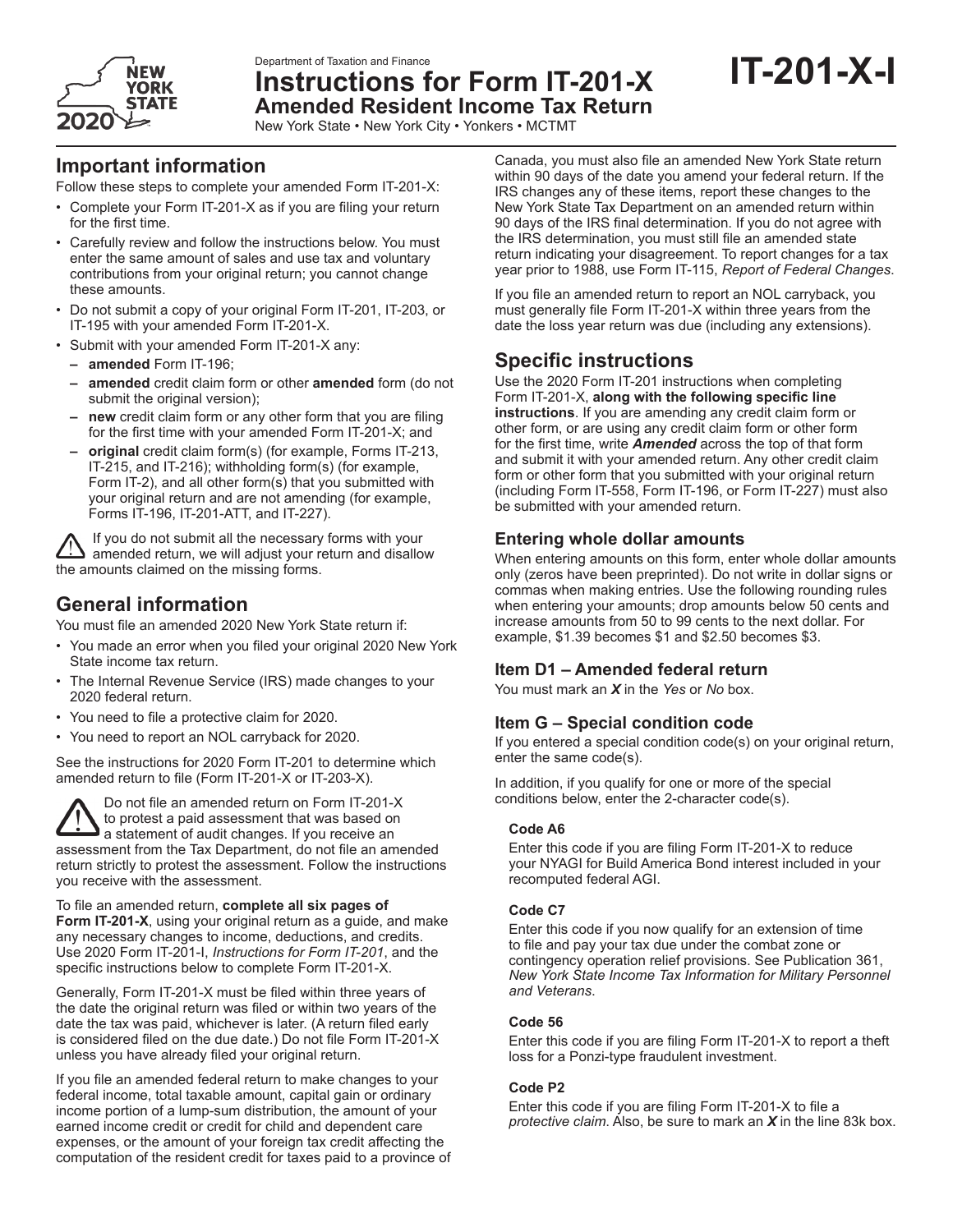## **Page 2** of 4 **IT-201-X-I** (2020)

### **Code N3**

Enter this code if you are filing Form IT-201-X to report an *NOL*. Also, be sure to mark an *X* in the line 83l box and complete the information requested for the loss year. For more information on claiming an NOL carryback, see the instructions for Form IT-201.

## **Code M4**

Enter this code if as a civilian spouse of a military servicemember you are making an election to use the same state of legal residence as the servicemember for state income tax purposes. For additional information, see TSB-M-19(3)I, *Veterans Benefits and Transition Act of 2018*, available on our website.

## **Line 34 – Standard or itemized deduction**

**Standard deduction**: If you are claiming the standard deduction on your amended return, enter the appropriate amount, for your filing status, from the table on page 3 of Form IT-201-X.

**Itemized deduction**: If you are claiming the New York itemized deduction on your original and amended return and you meet **all three** of the following conditions, submit a copy of your original Form IT-196:

- You are not amending your New York State itemized deductions.
- Your NYAGI on your original **and** amended returns is \$100,000 or less.
- You are not claiming the college tuition itemized deduction.

If you do not meet **all** of the above conditions, you must recalculate your New York State itemized deduction using Form IT-196.

If you are reporting an NOL carryback and you were subject to the New York itemized deduction adjustment on your original 2020 Form IT-196, you should recompute your New York itemized deduction adjustment to reflect the decrease in your NYAGI.

### **Line 59 – Sales or use tax**

Enter the amount of New York State and local sales or use tax you reported on your original return. **You cannot change the amount of sales or use tax you owe using Form IT-201-X**. If you need to increase the amount of sales or use tax paid with your original return, you must file Form ST-140, *Individual Purchaser's Annual Report of Sales and Use Tax*. If you are entitled to a refund of any amount you originally paid, you must file Form AU-11, *Application for Credit or Refund of Sales or Use Tax*.

### **Line 60 – Voluntary contributions**

Enter the **total** amount of voluntary contributions you reported on your original return. This amount should be the same as the **total** reported on your original Form IT-227, *New York State Voluntary Contributions*. If the voluntary contributions you reported on your original Form IT-227 were previously adjusted by the Tax Department, enter the total adjusted amount on this line. **You cannot change the amount of your contributions as reported (or adjusted) on your original return or original Form IT-227.** You must submit your original Form IT-227 with your amended Form IT-201-X.

### **Line 76 – Amount paid with original return, plus additional tax paid after your original return was filed**

From your original Form IT-201, line 80 (or Form IT-203, line 70). If you paid additional amounts since your original return was filed, also include these payments on line 76. If you did not pay the entire balance due shown on your original return, enter the

actual amount that was paid. **Do not include payments of interest or penalties.**

### **Line 78 – Overpayment, if any, as shown on original return**

From your original Form IT-201, line 77 (or Form IT-203, line 67). If the overpayment claimed on your original return was previously adjusted by the Tax Department, enter the adjusted overpayment on this line. **Do not include interest you received on any refund**.

### **Line 78a – Amount from original return**

If you filed Form IT-203, enter the amount from Form IT-203, line 69.

## **Line 80 – Refund**

If line 79 is more than line 62, subtract line 62 from line 79; this is your refund amount. You have two ways to receive your refund. You can choose **direct deposit** to have the funds deposited directly into your bank account (the fastest option for most filers), or you can choose to have a **paper check** mailed to you. Mark an *X* in one box to indicate your choice.

# **Refund options**

**Direct deposit –** If you choose **direct deposit**, enter your account information on line 82 for a fast and secure direct deposit of your refund. If you do not enter complete and correct account information at line 82, we will mail you a paper check.

**Paper check refunds –** We will mail your refund check to the mailing address on your return. Paper checks for joint filers will be issued with both names and must be signed by both spouses. Paper checks take weeks to be processed, printed, and mailed. If you do not have a bank account, you will likely be charged a fee to cash your check.

# **Line 81 – Amount you owe**

Enter on line 81 the amount of tax you owe.

# **Payment options**

# **By automatic bank withdrawal**

You may authorize the Tax Department to make an electronic funds withdrawal from your bank account either by completing line 82, or on our website.



This payment option is not available if the funds for your payment would come from an account outside the U.S. (see *Note* below).

If you choose to complete line 82 to pay by electronic funds withdrawal, mark an *X* in the box, enter your account information on lines 82a through 82c, and enter your electronic funds withdrawal information on line 82d.

# **By check or money order**

If you owe more than one dollar, submit Form IT-201-V, *Payment Voucher for Income Tax Returns,* and full payment with your return. Make your check or money order payable in U.S. funds to *New York State Income Tax*, and write the last four digits of your Social Security number and *2020 Income Tax* on it. Do not send cash.

**Interest –** If a balance due is shown on your amended return, include the interest amount on line 81. Compute the interest by accessing our website or call 518-457-5181, and we will compute the interest for you. Include with your payment any interest computed.

**Fee for payments returned by banks –** The law allows the Tax Department to charge a \$50 fee when a check, money order,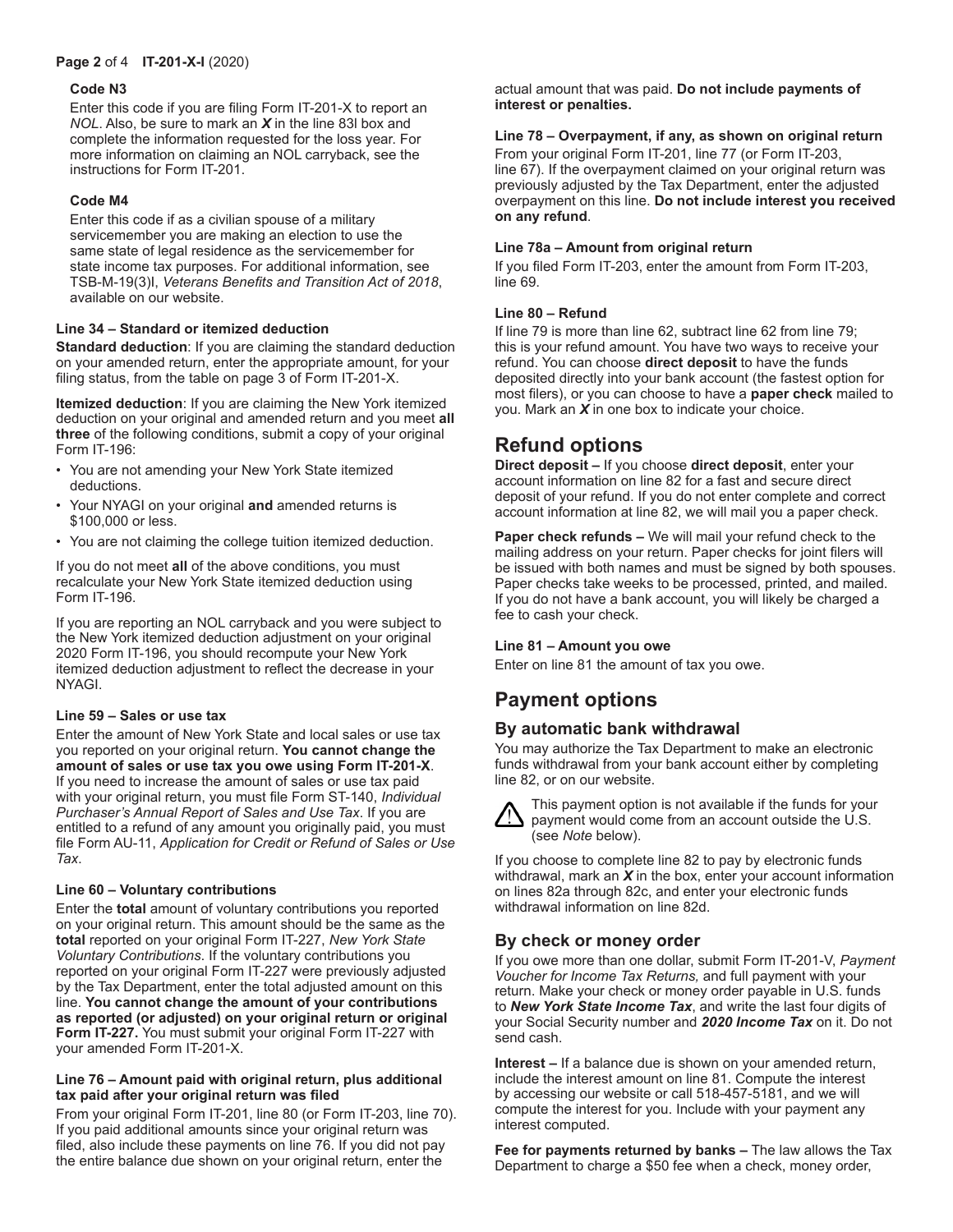or electronic payment is returned by a bank for nonpayment. However, if an electronic payment is returned as a result of an error by the bank or the department, the department will not charge the fee.

If your payment is returned, we will send a separate bill for \$50 for each return or other tax document associated with the returned payment.

### **Line 82 – Account information**

If you marked the box that indicates your payment (or refund) would come from (or go to) an account outside the U.S., **stop.** Do not complete lines 82a through 82d (see *Note* below). **All others,** supply the information requested.

**Note:** Banking rules prohibit us from honoring requests for electronic funds withdrawal or direct deposit when the funds for your payment (or refund) would come from (or go to) an account outside the U.S. Therefore, if you marked this box, you must pay any amount you owe by check or money order (see above); or if you are requesting a refund, we will send your refund to the mailing address on your return.

#### **The following requirements apply to both direct deposit and electronic funds withdrawal:**

Use the sample image as a guide; enter your own information **exactly** as it appears on your own check or bank records. Do **not** enter the information from the sample check below.

On **line 82a**, mark an *X* in the box for the type of account.

On **line 82b**, enter your bank's 9‑digit routing number (refer to your check or contact your bank). The first two digits always begin with 01 through 12, or 21 through 32. On the sample check below, the routing number is *111111111*.

**Note:** If your check states that it is payable through a bank different from the one where you have your checking account, do not use the routing number on that check. Instead, contact your bank for the correct routing number to enter on line 82b.

On **line 82c**, enter **your** account number.

- If you marked personal or business checking on line 82a, enter the account number shown on your checks.
- If you marked personal or business savings on line 82a, enter your savings account number from a preprinted savings account deposit slip, your passbook or other bank records, or from your bank.

The account number can be up to 17 characters (both numbers and letters). Include hyphens (-) but omit spaces and special symbols. Enter the number from left to right. On the sample check below, the account number is *9999999999*.



**Note:** The routing and account numbers may appear in different places on your check.

Contact your bank if you need to verify routing and account numbers or confirm that it will accept your direct deposit or process your electronic funds withdrawal.

If you encounter any problem with direct deposit to, or electronic withdrawal from, your account, call 518-457-5181. Allow six to eight weeks for processing your return.

#### **Line 82d – Electronic funds withdrawal**

Enter the date you want the Tax Department to make an electronic funds withdrawal from your bank account and the amount from line 81 you want electronically withdrawn. If you are amending your return prior to the original due date (generally April 15), enter a date that is on or before the due date of your return. If we receive your amended return after the original return due date or you do not enter a date, we will withdraw the funds on the day we accept your return.

Your confirmation will be your bank statement that includes a *NYS Tax Payment* line item.

We will only withdraw the amount that you authorize. If we determine that the amount you owe is different from the amount claimed on your return, we will issue you a refund for any amount overpaid or send you a bill for any additional amount owed, **which may include penalty and interest.**

You may revoke your electronic funds withdrawal authorization only by contacting the Tax Department at least 5 business days before the payment date.

If you complete the entries for electronic funds withdrawal, **do not** send a check or money order for the same amount due unless you receive a notice.

### **Line 83k – Protective claim**

If you marked the *Protective claim* box, be sure you have entered code *P2* at item G on the front of your Form IT-201-X. Complete your amended return in full assuming that the item(s) that is the subject of the protective claim is eligible for refund. A *protective claim* is a refund claim that is based on an unresolved issue(s) that involves the Tax Department or another taxing jurisdiction that may affect your New York tax(es). The purpose of filing a protective claim is to protect any potential overpayment for a tax year for which the statute of limitations is due to expire.

### **Line 83l – Net operating loss**

For New York State income tax purposes, your NOL carryback is limited to the federal NOL carryback that would have been allowed using the rules in place prior to any changes made to the IRC after March 1, 2020. Therefore, there is no carryback of NOLs for New York State purposes; except for certain farming losses.

If you marked the *Net operating loss* box*,* you **must** enter the year of the loss at line 83l and enter code *N3* at item G on the front of your Form IT-201-X.

You must file Form IT-201-X to claim an NOL carryback within three years from the date the loss year return was due (including any extensions).

### **Submit all of the following with your Form IT-201-X:**

- A copy of your federal Form 1040 and Schedule A, if applicable, for the **loss year.** In addition, provide any schedules or statements that are related to your loss. If your NOL will have an effect on more than one tax year, this federal information must only be submitted with the amended return for the first carryback year.
- A copy of your federal NOL computation, including federal Form 1045 and all related schedules. You do not have to include the alternative minimum tax NOL computation.